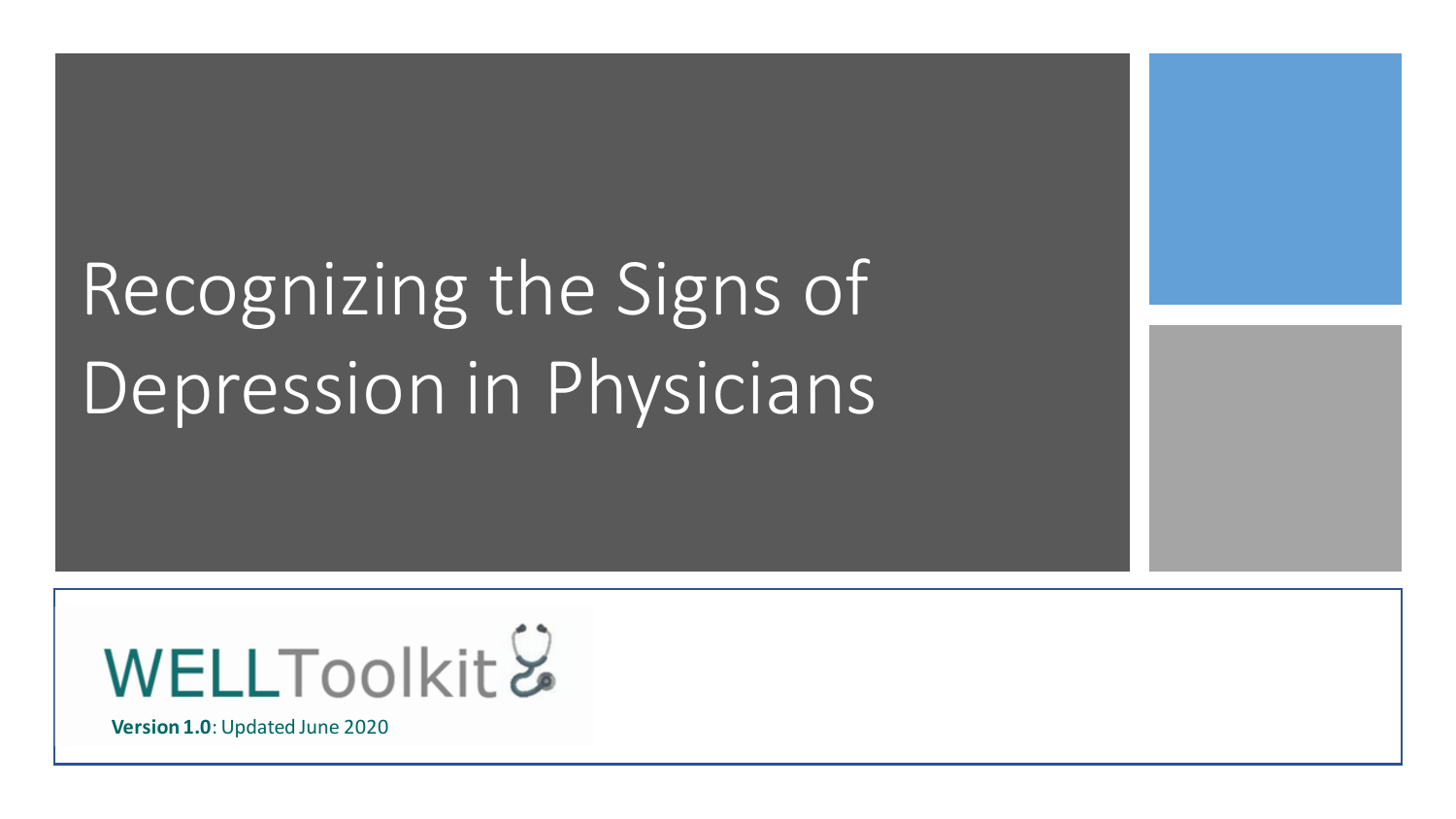# How to use the WELL Toolkit slides

These slide decks were created by the WELL Toolkit Workgroup in 2020.

You may use these slides individually or as a set for non-commercial purposes. You are welcome to edit this slide deck to customize it to your setting, including the use of your own logo, but please do not substantively change the content of the work.

If you present, reproduce, or distribute these slides, please acknowledge our resource, "WELL Toolkit (2020)."

For additional information and related resources, please visit: <https://gmewellness.upmc.com/>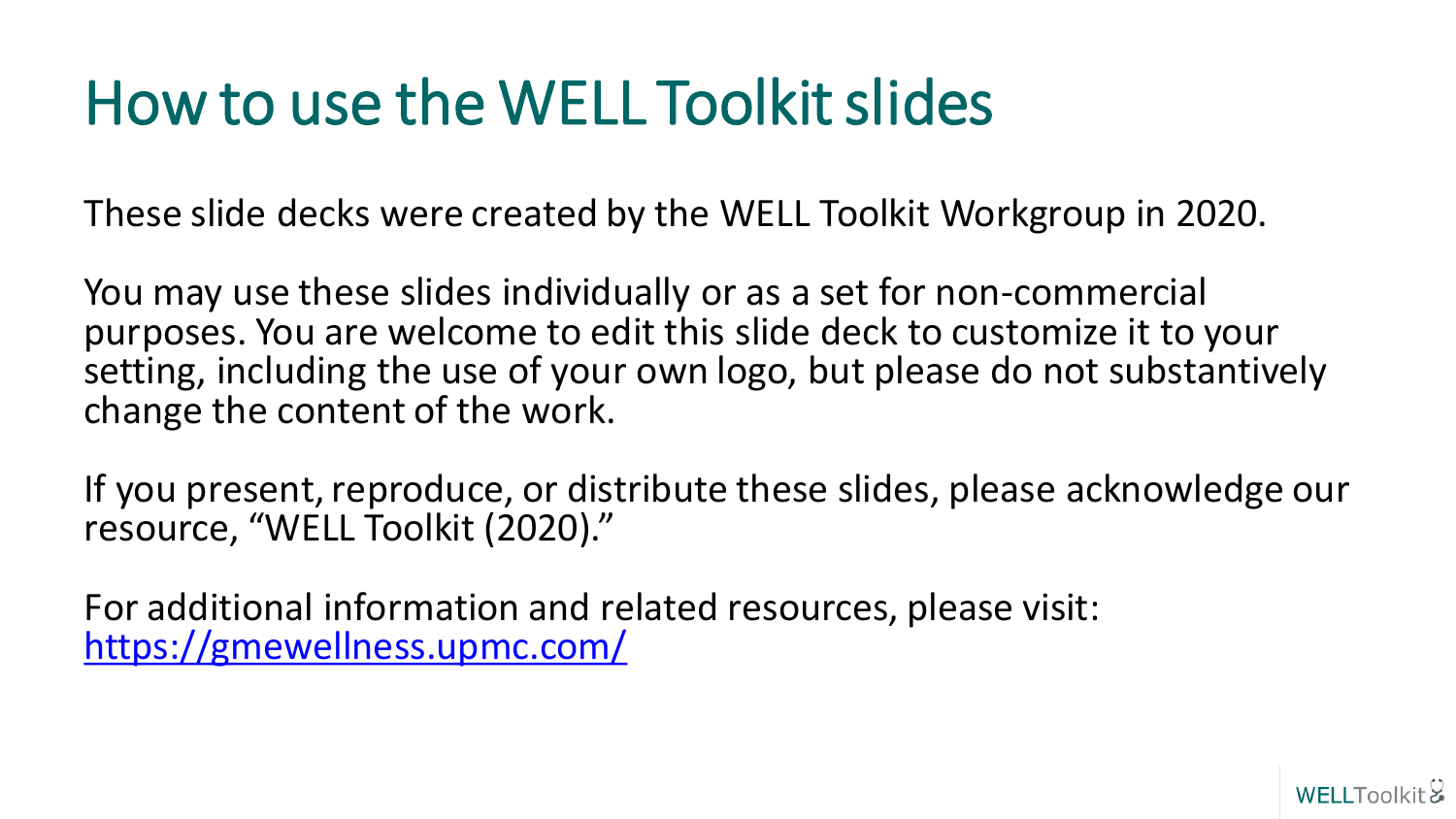# Agenda

- Definition of Depression
- Physician-specific risk factors
- Signs and symptoms
- How to help

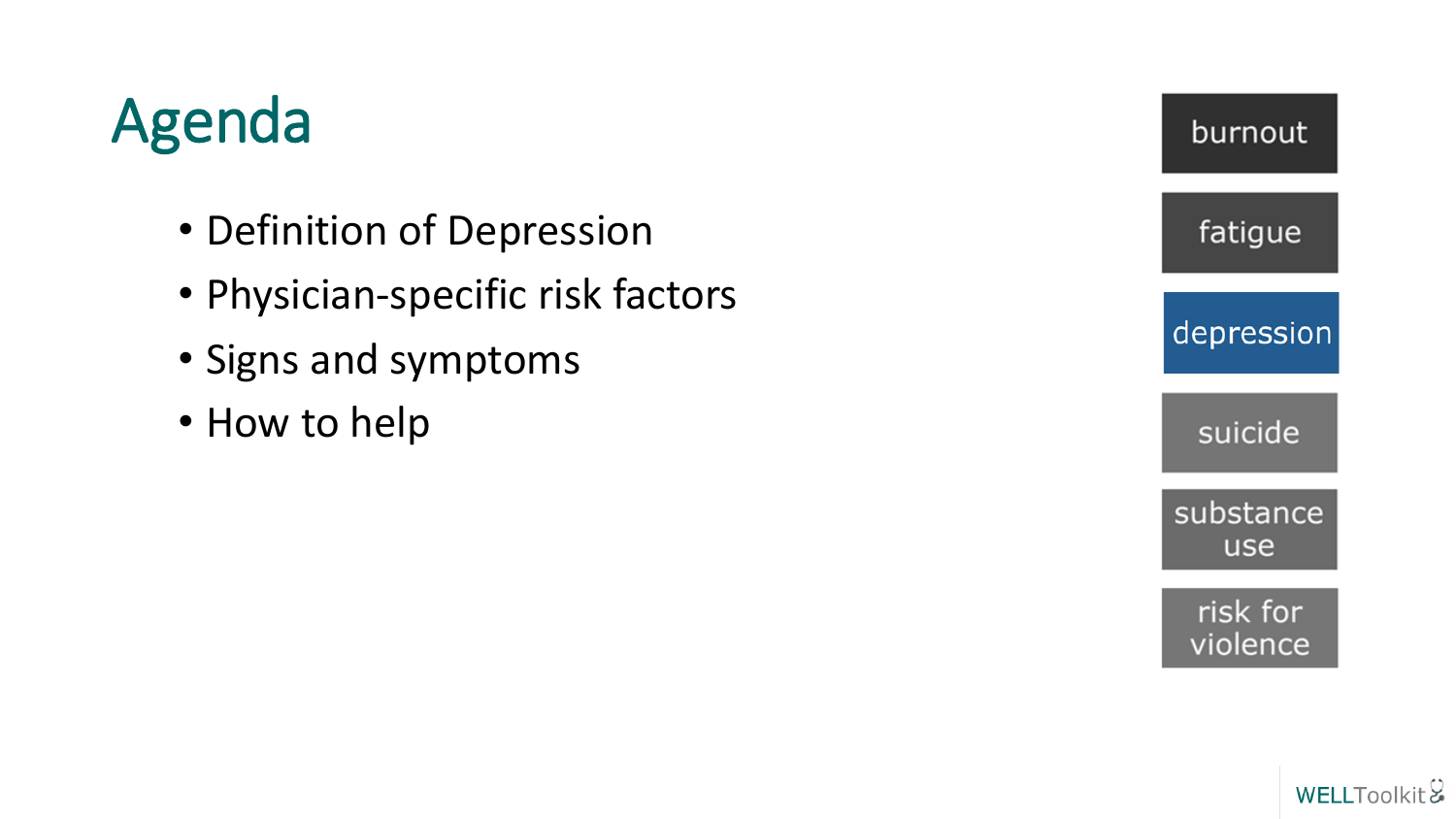#### Learning Objectives substance risk for burnout fatigue depression suicide use violence

- 1. Know the signs and symptoms of depression
- 2. Be aware of the factors that make physicians at increased risk for depressive episodes
- 3. Feel confident in knowing how to be the one to help a colleague who is showing signs of depression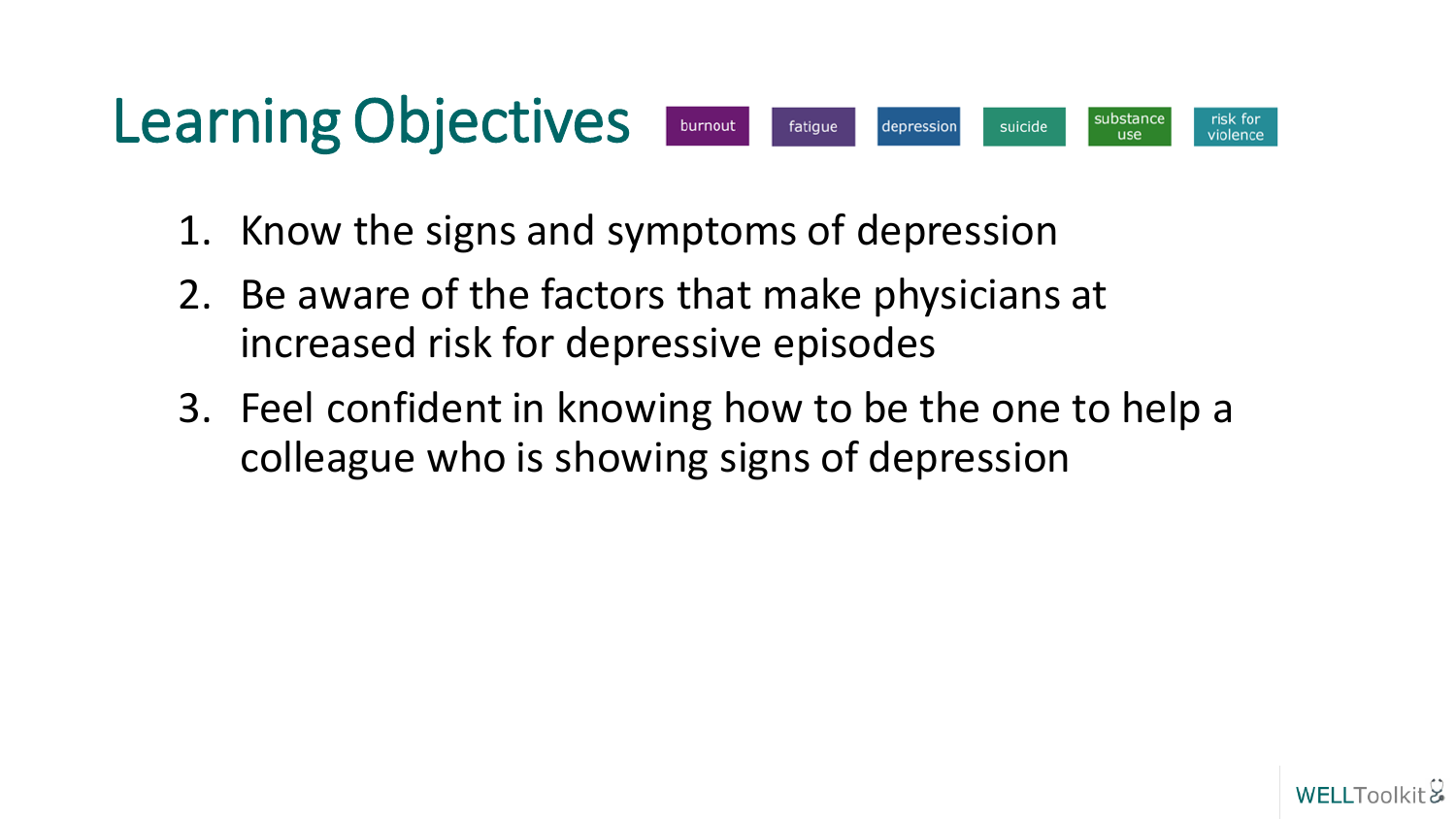# Physicians Connected



<https://www.youtube.com/watch?reload=9&v=Xtfsrqp9XH4>

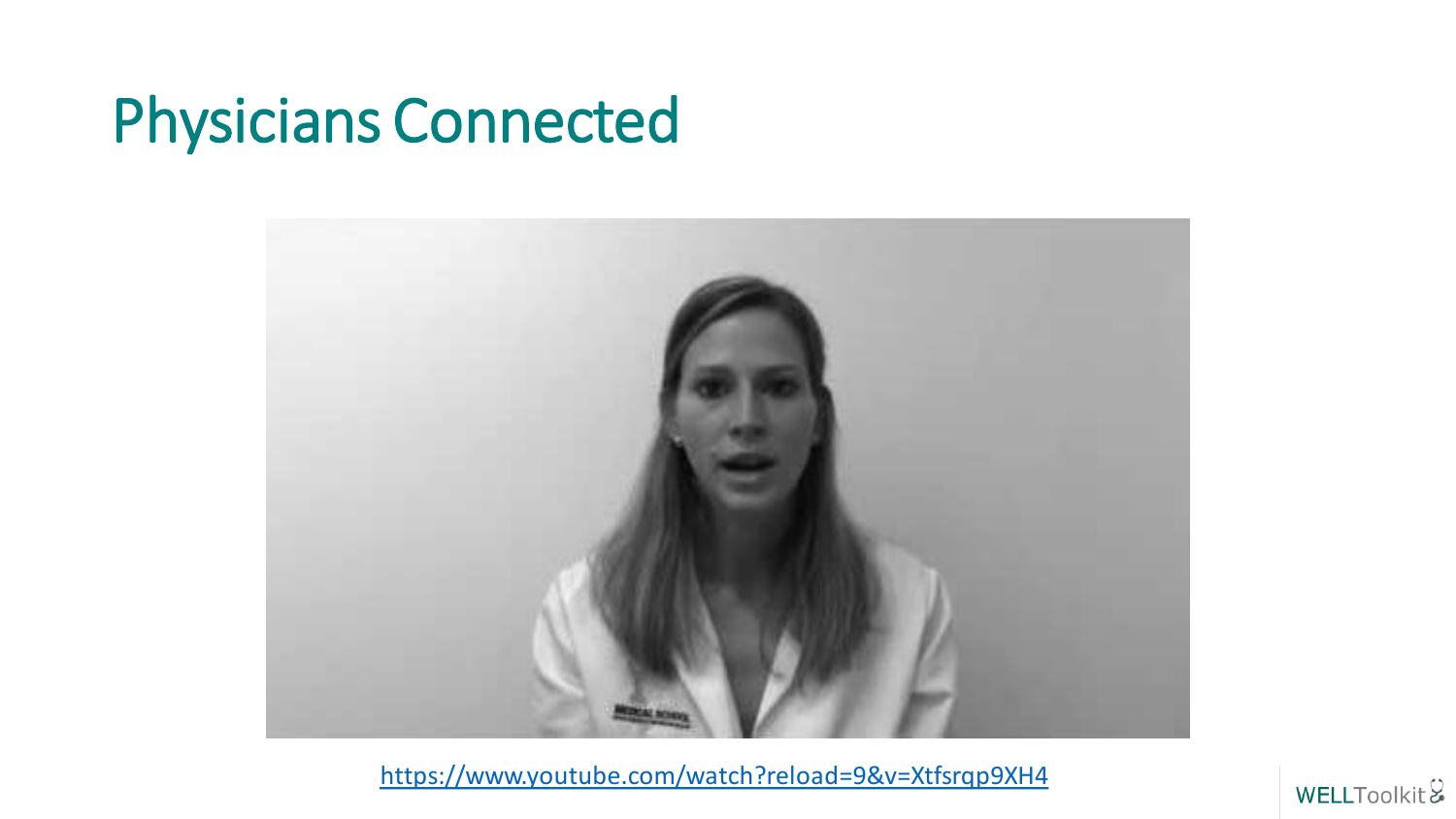Diagnostic Criteria for Major **Depressive** Disorder (MDD)

At least **5** of the following symptoms have to have been present during the same **2-week** period (and at least 1 of the symptoms must be diminished interest/pleasure or depressed mood):

- ❑ Depressed mood
- Loss of pleasure or interest (anhedonia)
- Weight change or appetite disturbance
- ❑ Sleep disturbance (insomnia or hypersomnia)
- ❑ Psychomotor agitation or retardation
- Fatigue or loss of energy
- Feelings of worthlessness
- ❑ Diminished ability to concentrate
- ❑ Recurrent thoughts of death or suicide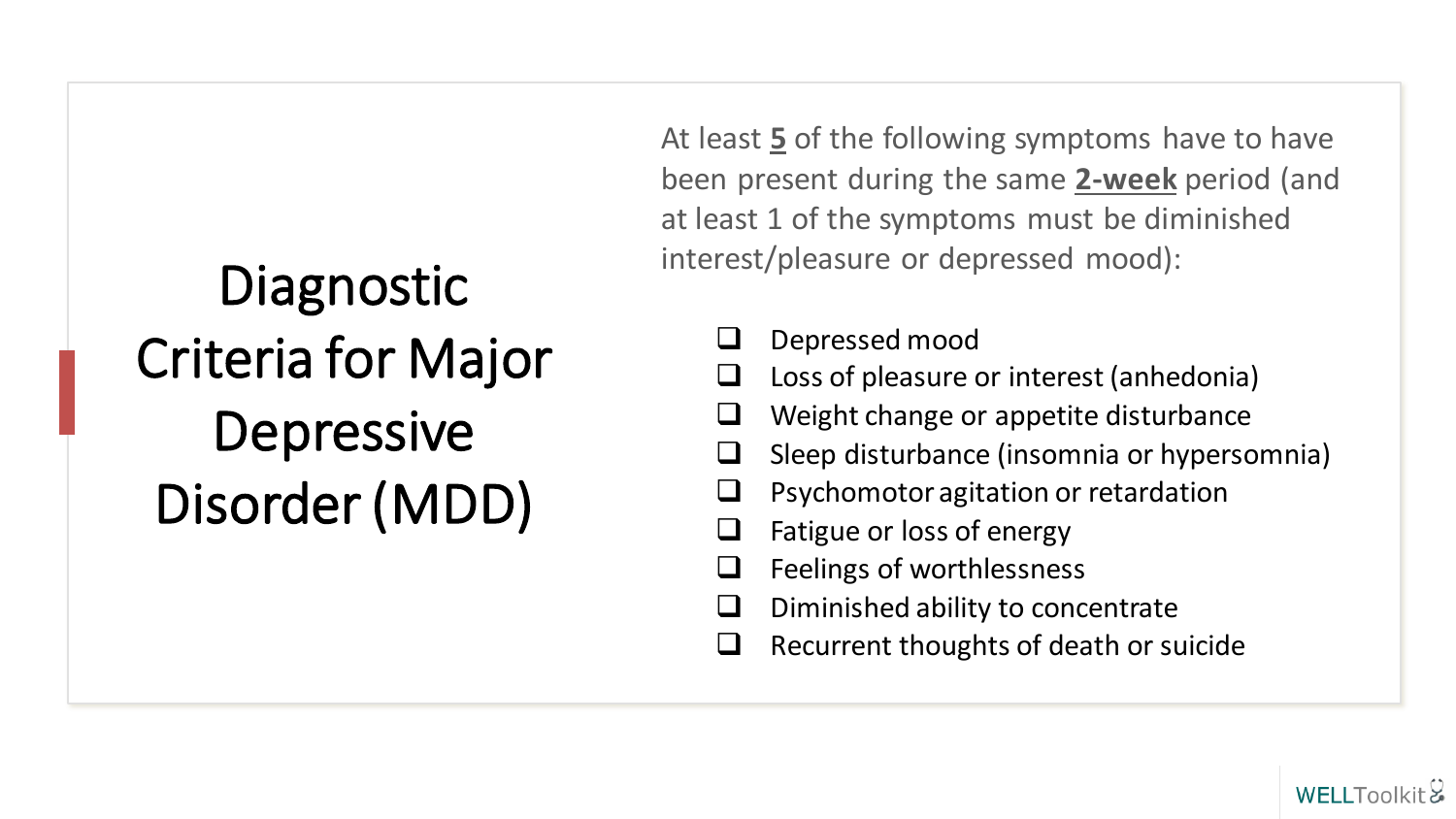Major Depressive Disorder (continued)

- The symptoms cause significant distress or impairment in social, occupational or other important areas of functioning.
- The symptoms are not attributable to the physiological effects of a substance (e.g., a drug of abuse, a medication) or another medical condition.
- The disturbance is not better explained by a persistent schizoaffective disorder, schizophrenia, delusional disorder, or other specified or unspecified schizophrenia spectrum and other psychotic disorders
- There has never been a manic episode or a hypomanic episode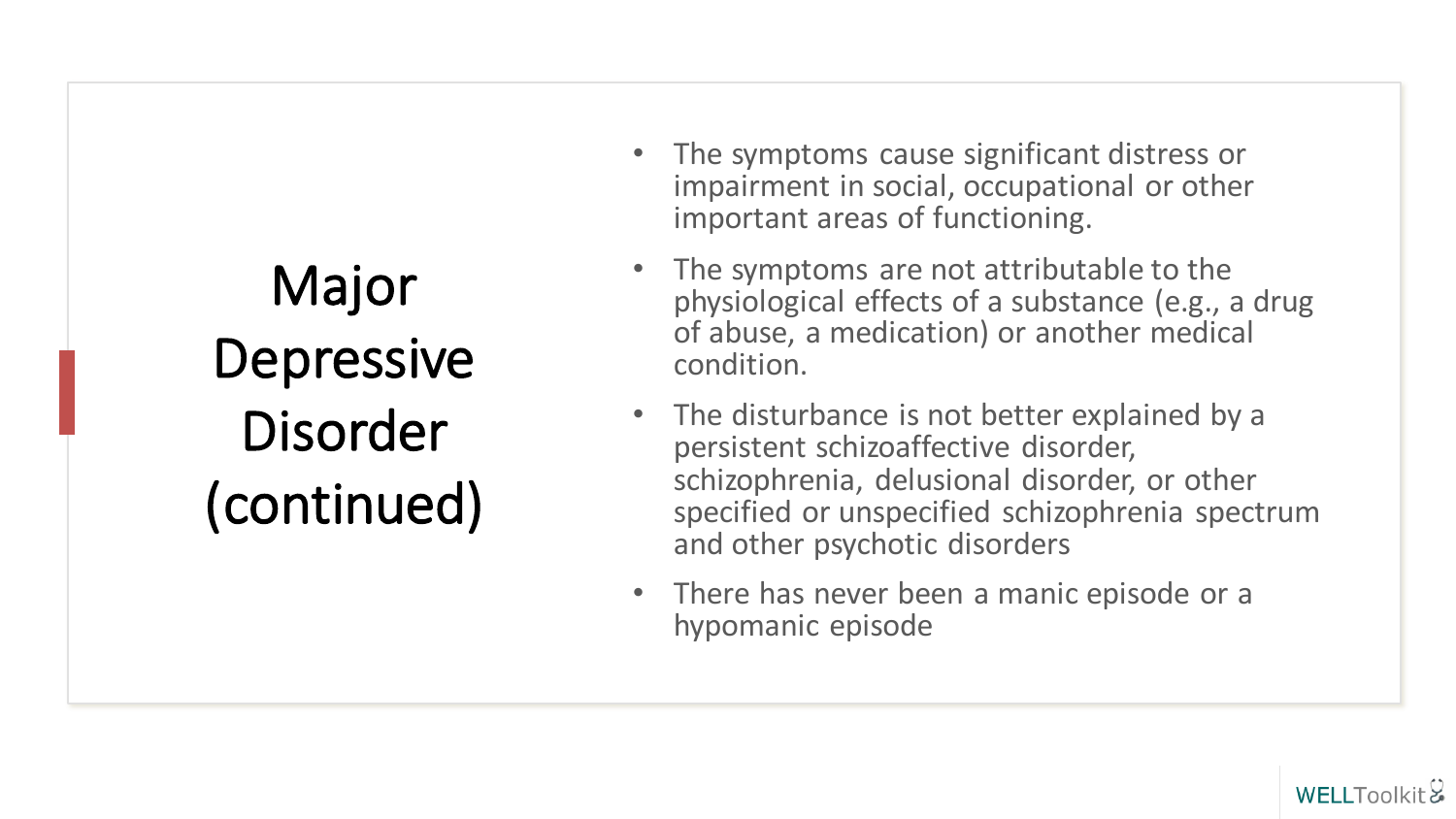# **Epidemiology**

Estimated prevalence of depression in physicians exceeds rates in the general population:

- **12%** of male physicians
- **19.5%** of female physicians
- **15-30%** among medical trainees

(Medscape 2018)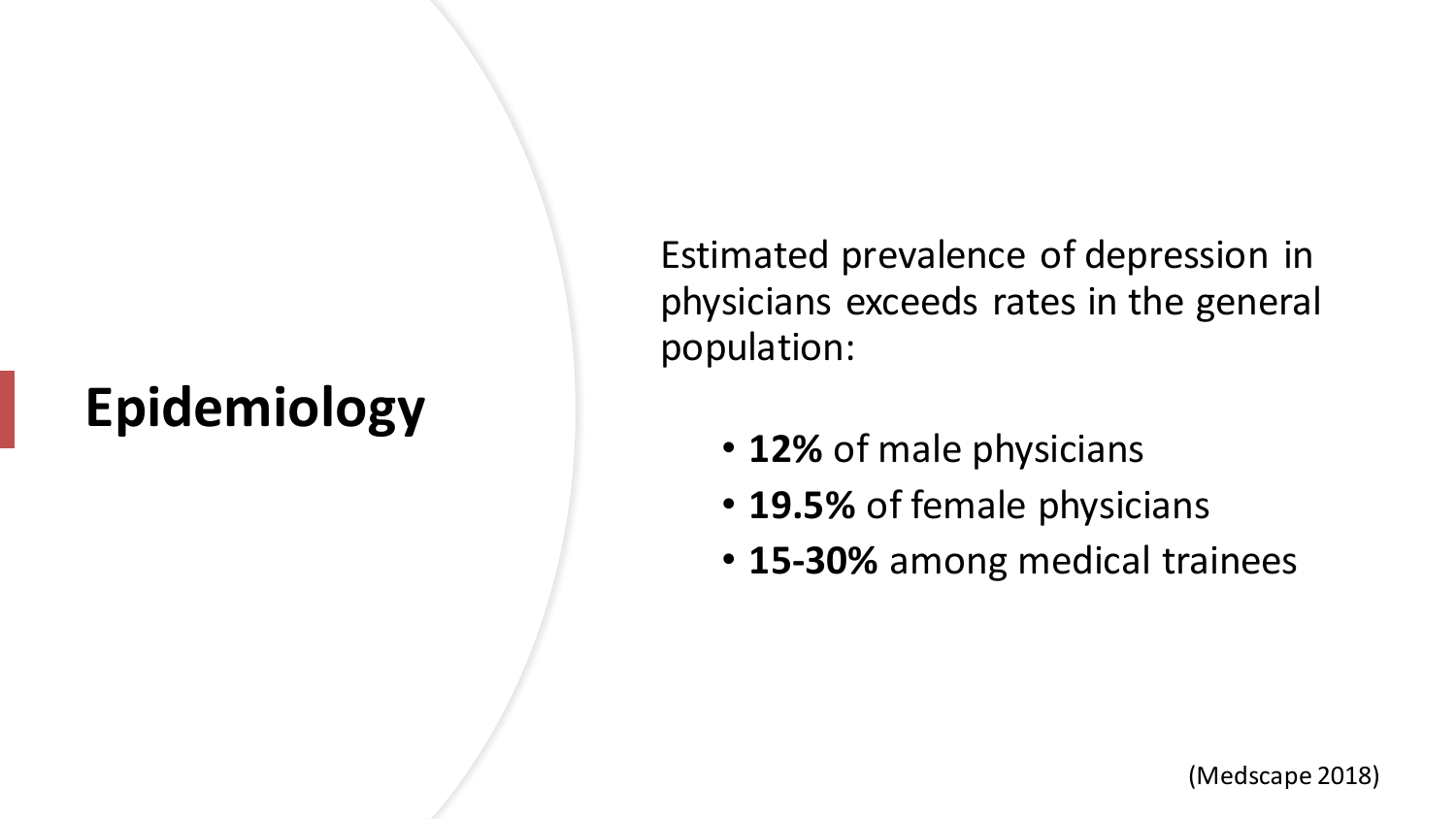### Screening for Depression

| Over the last 2 weeks, how often have you been<br>bothered by any of the following problems?                                                                                         | Not at<br>all  | <b>Several</b><br>Days | More<br>than<br>half the<br>days | <b>Nearly</b><br>every<br>day |
|--------------------------------------------------------------------------------------------------------------------------------------------------------------------------------------|----------------|------------------------|----------------------------------|-------------------------------|
| 1. Little interest or pleasure in doing things                                                                                                                                       | $\theta$       | 1                      | $\mathbf{2}$                     | 3                             |
| 2. Feeling down, depressed, or hopeless                                                                                                                                              | $\theta$       | 1                      | 2                                | 3                             |
| 3. Trouble falling or staying asleep, or sleeping too<br>much                                                                                                                        | $\theta$       | 1                      | $\overline{2}$                   | 3                             |
| 4. Feeling tired or having little energy                                                                                                                                             | $\overline{0}$ | 1                      | $\overline{2}$                   | 3                             |
| 5. Poor appetite or overeating                                                                                                                                                       | $\theta$       | 1                      | $\overline{2}$                   | 3                             |
| 6. Feeling bad about yourself $-$ or that you are a failure<br>or have let yourself or your family down                                                                              | $\theta$       | 1                      | $\overline{2}$                   | 3                             |
| 7. Trouble concentrating on things, such as reading the<br>newspaper or watching television                                                                                          | $\theta$       | 1                      | $\overline{2}$                   | 3                             |
| 8. Moving or speaking so slowly that other people<br>could have noticed. Or the opposite - being so fidgety<br>or restless that you have been moving around a lot more<br>than usual | $\theta$       | 1                      | $\overline{c}$                   | 3                             |
| 9. Thoughts that you would be better off dead, or of<br>hurting yourself in some way                                                                                                 | $\theta$       | 1                      | $\overline{c}$                   | 3                             |

Total Score: 1-4 Minimal depression; 5-9 Mild depression; 10-14 Moderate depression;

15-19 Moderately severe depression; 20-27 Severe depression

- The Patient Health Questionnaire (PHQ-9) is an evidence-based screening tool for depression (with 88% diagnostic sensitivity and specificity).
- There are free online PHQ-9 calculators such as: [https://www.mdcalc.com/phq-9](https://www.mdcalc.com/phq-9-patient-health-questionnaire-9) patient-health-questionnaire-9
- There are also free PDF versions in >30 languages online at: [https://www.phqscreeners.com](https://www.phqscreeners.com/)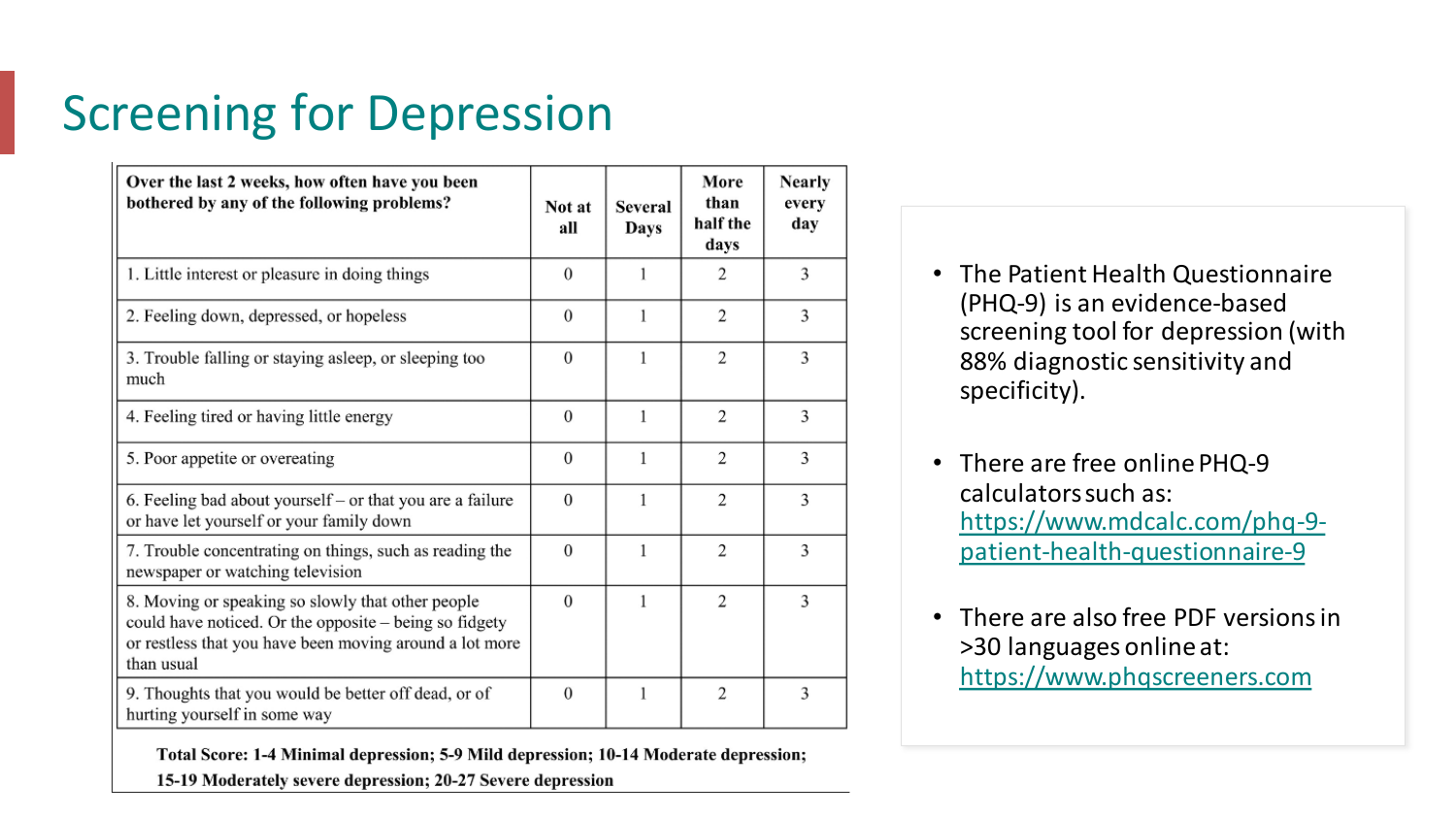# Unique Stressors

Physicians have unique work-related stressors:

- **Acute stressors** (e.g. patient deaths, medical error, job insecurity, patient and/or system dissatisfaction, license restrictions, malpractice lawsuits)
- **Chronic stressors** (e.g. difficulty unplugging from job, workload compression, professional isolation)

# Stressors faced by physicians Relationship problems<br>or domestic violence License restriction **Financial problems** Being named as defendant in a lawsuit General job problems (concerns about job security, increased work demands, etc.) Professional isolation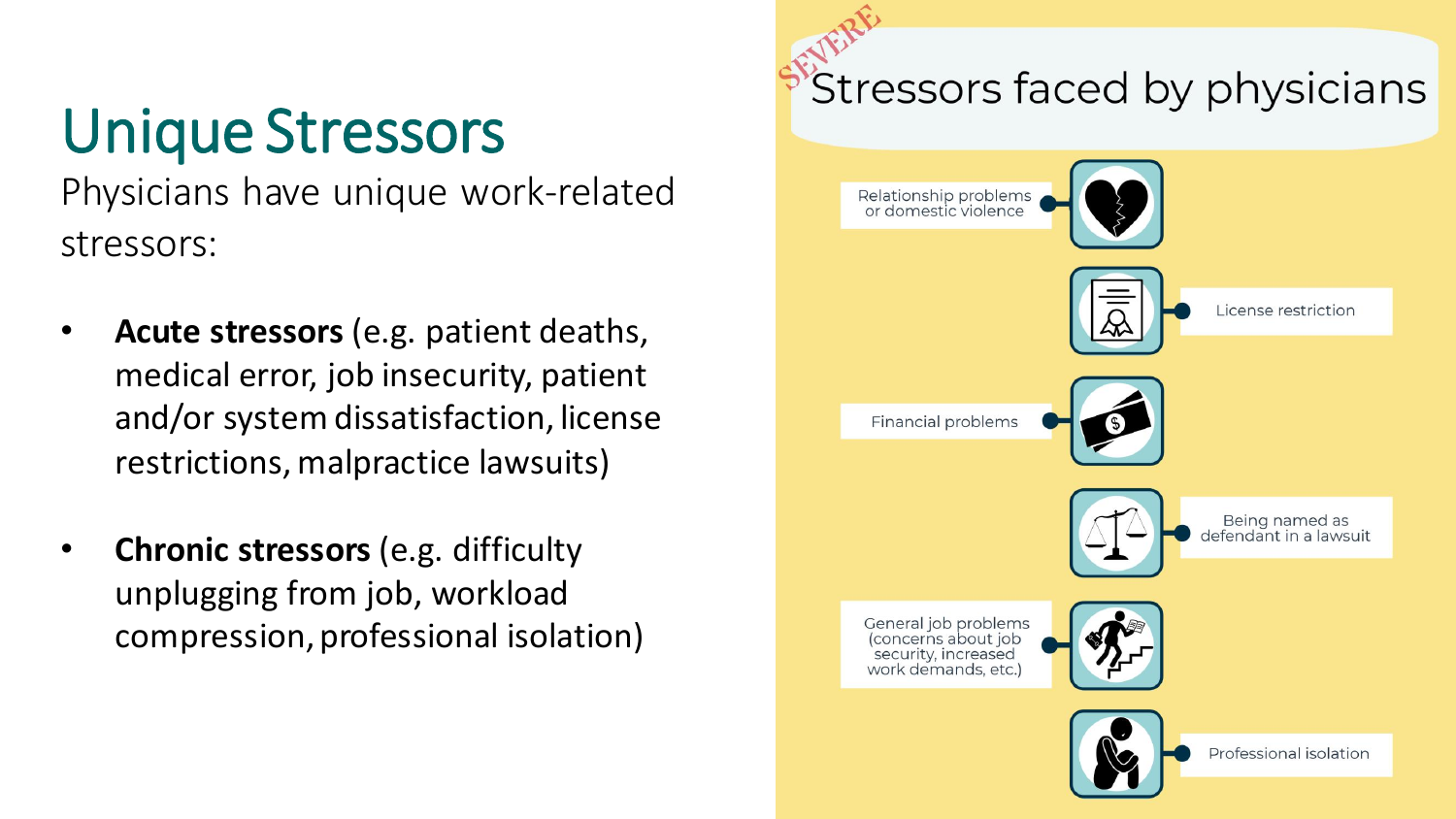Factors Associated with Increased **Depressive** Symptoms in Residents

- Burnout
- Social isolation
- Long work hours
- Poor sleep schedule and fatigue
- Lack of control (e.g. schedule, hours, workload)
- History of depression, anxiety, SI, or trauma
- Substance use
- Inadequate feedback
- Experiencing patient deaths
- Poor inpatient learning experiences
- Feeling mistreated at work
- In the process of or history of being sued
- Restrictions on license
- High institutional research rankings
- Stressors outside work (e.g. finances, relationship, health)

WELLToolkit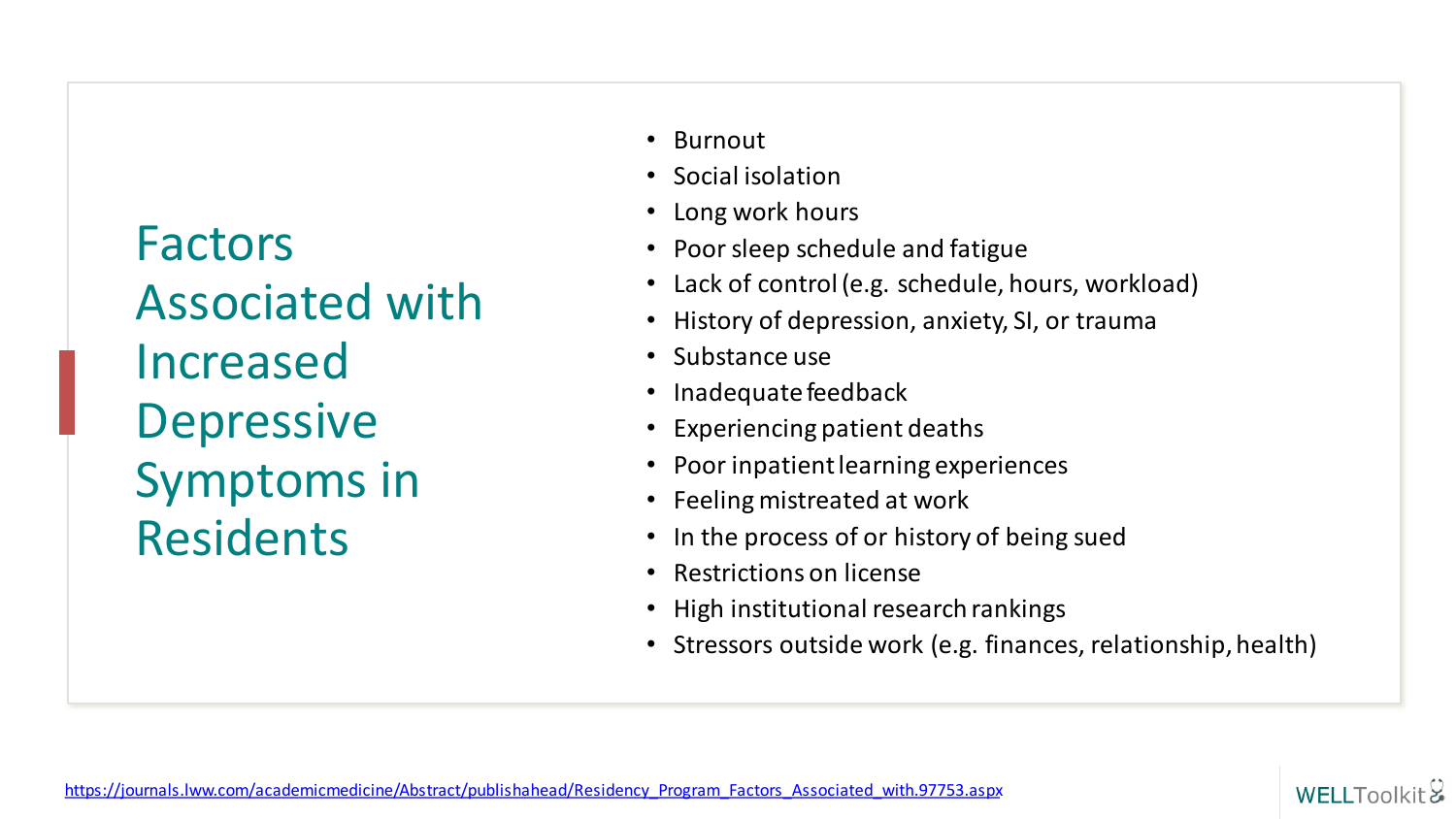### When to be Concerned: Changes in Work Performance

- Change in punctuality
- Delayed response to pages/phone calls
- Failure to complete required tasks
- Poor participation in work activities
- Change in "professionalism"
- Poor eye contact
- Poor patient care
- Work-family conflict
- Increased frequency of medical errors
- Sudden change in patient satisfaction scores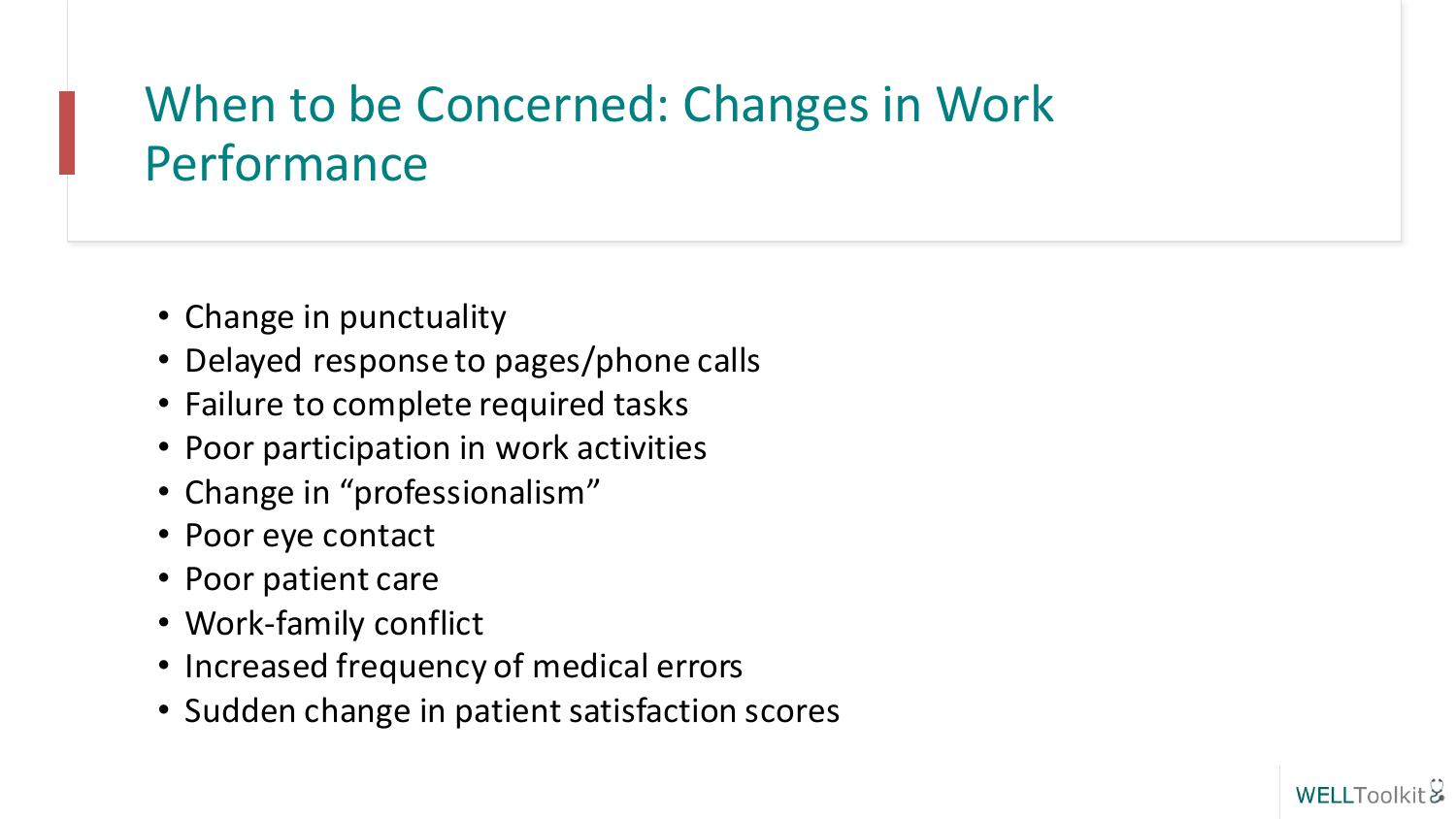Beware that **performance** at work for physicians is often the last thing to go. Professionals often function relatively well until depression is severe!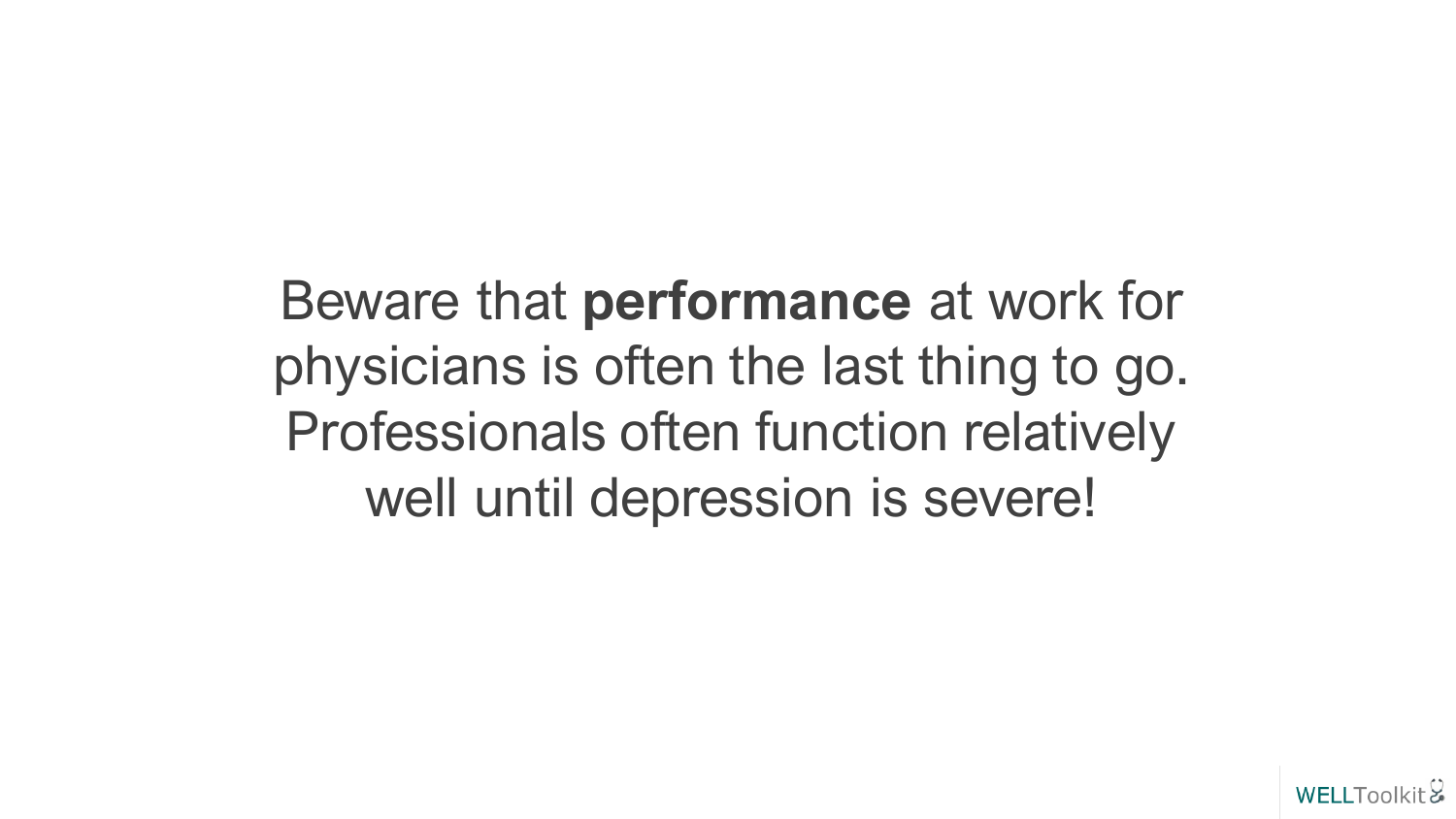### When to be Concerned: Other Signs & Symptoms

- **Mood Changes**: Sad or depressed mood, hopelessness, irritability, humiliation, guilt, anxiety, rage, etc.
- **Concerning Statements:** for example, "I'm a burden to others", "I feel trapped", "this is unbearable," "I have no reason to live"
- **Concerning Behaviors:** Recklessness, withdrawing from others and activities, decreased engagement, isolating self from family and friends, change in sleep habits, aggression, increased drug or alcohol use, etc.

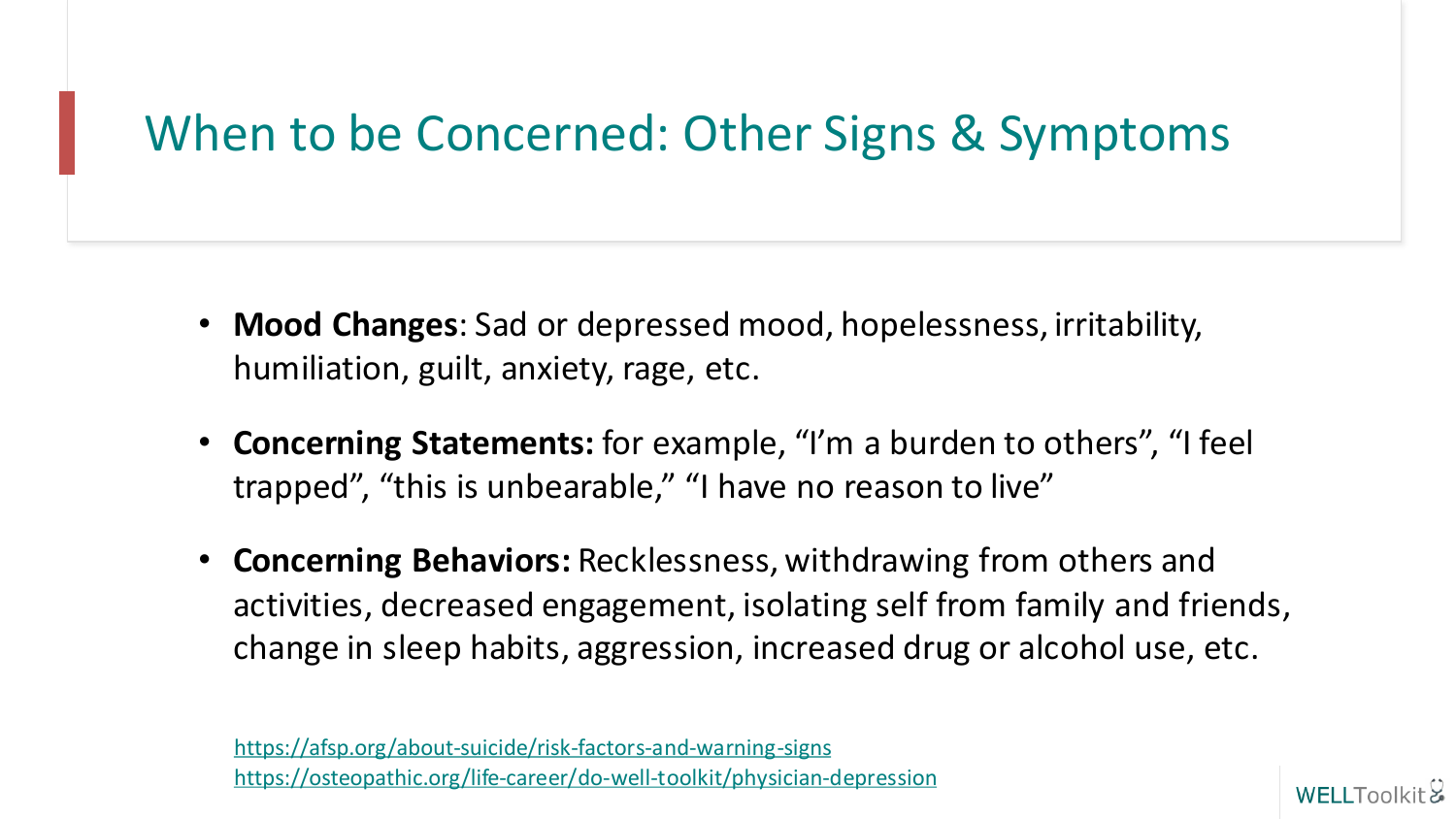There may not always be overt signs of depression, so it is important to **ASK** how others are doing if you are concerned.

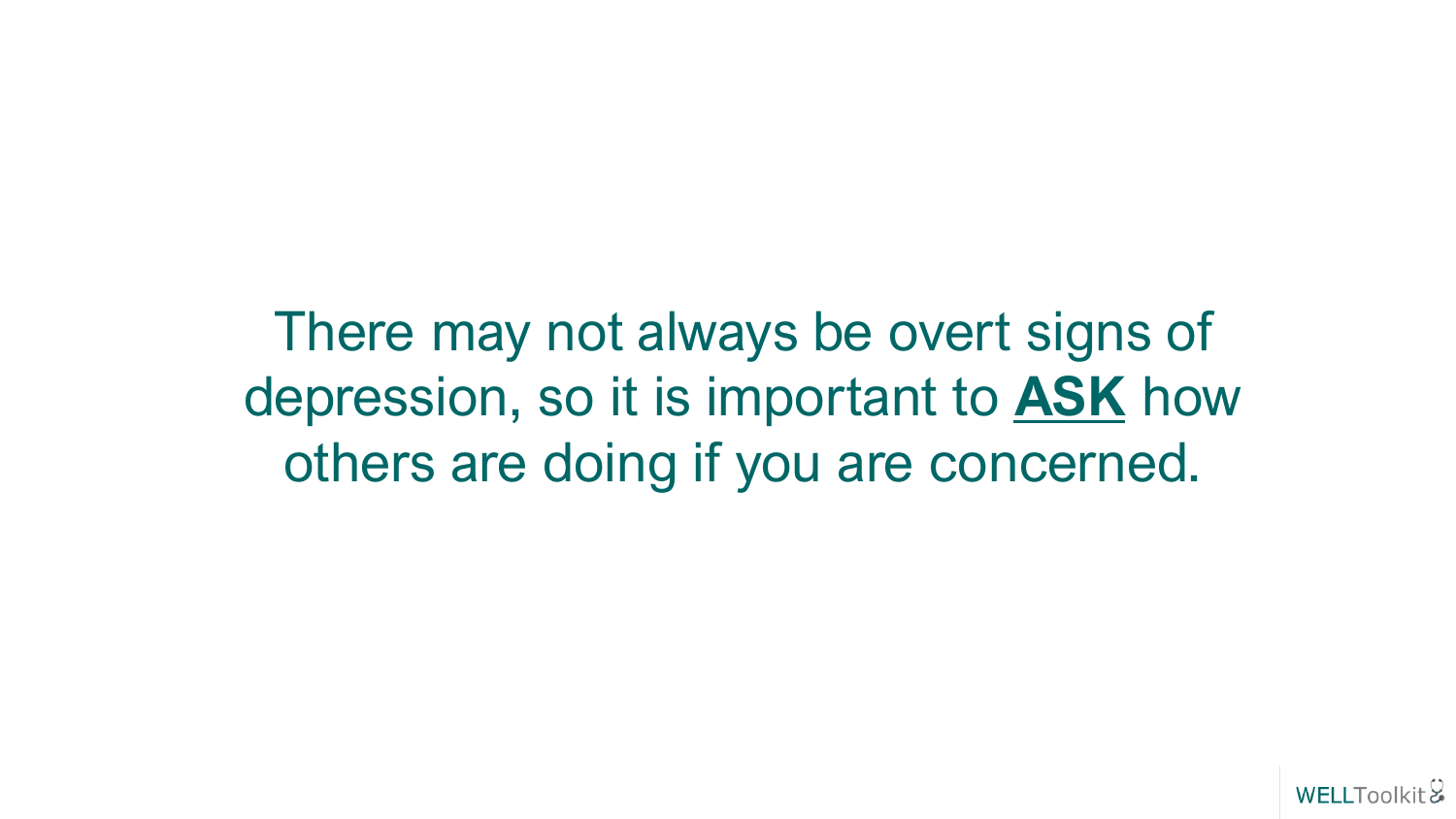### Starting the conversation

You might feel uneasy about starting a conversation where you are expressing concern for another physician. The likelihood is, however, your colleague will feel grateful that you cared enough to ask.

#### Instead of "How are you?" Perhaps try:

- "You don't seem yourself. How can I help?"
- "I have to be honest, I've been concerned about you lately."
- "What was today like for you? What brought you joy? Did anything derail you?

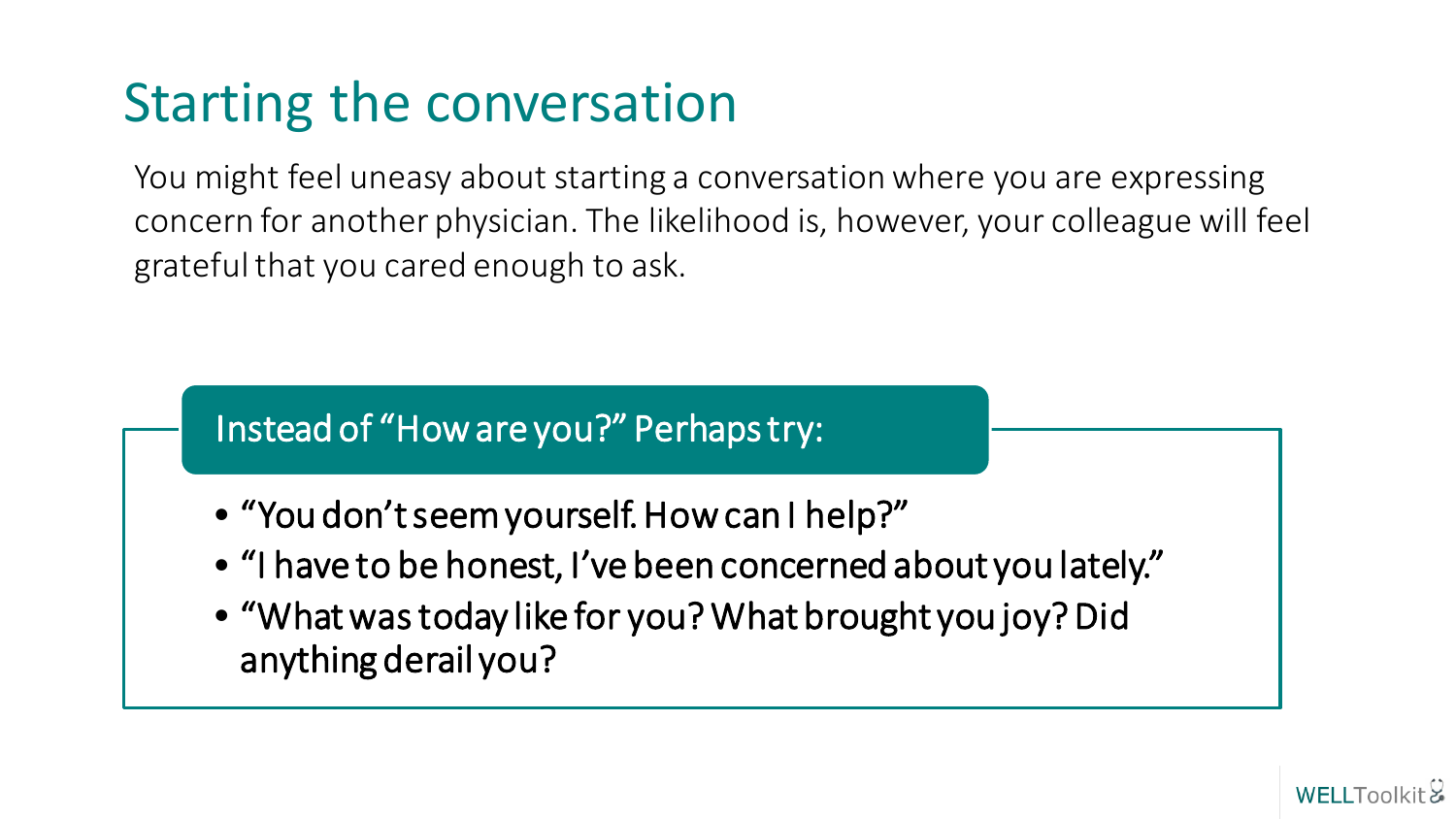

Ad Council. Seize the Awkward.<https://seizetheawkward.org/>

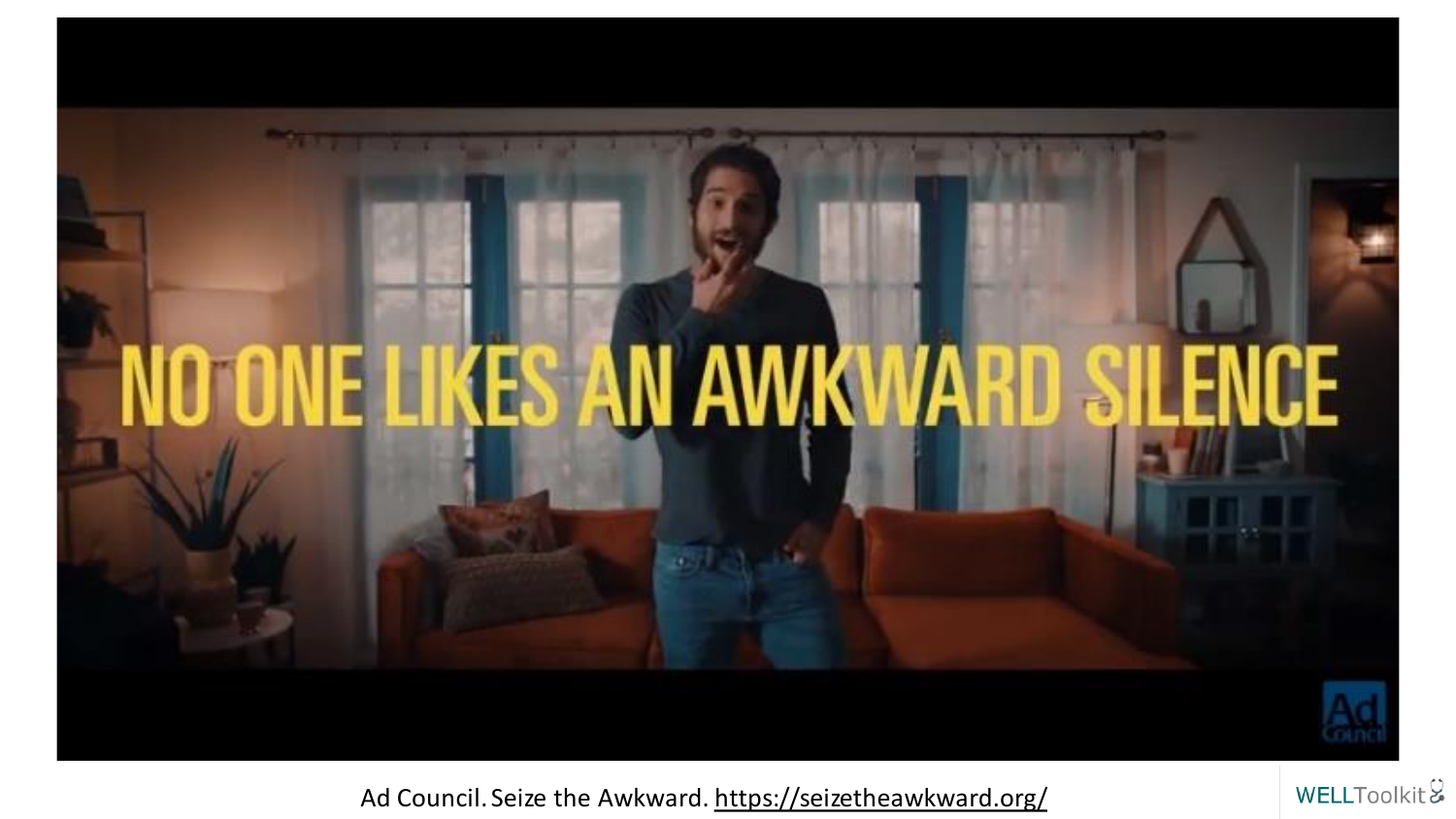## Keep the conversation going

Now that you've established that you're interested in helping, there are a variety of ways to continue the conversation. Sample language could include:

### • "We physicians are really good at taking care of others, but not always the best at seeking help for ourselves." Validate:

#### Inform:

• "Seeking help can be confidential and doesn't have to impact your practice [or training]."

#### Normalize:

• "I've talked to somebody about my own problems, and it really helped."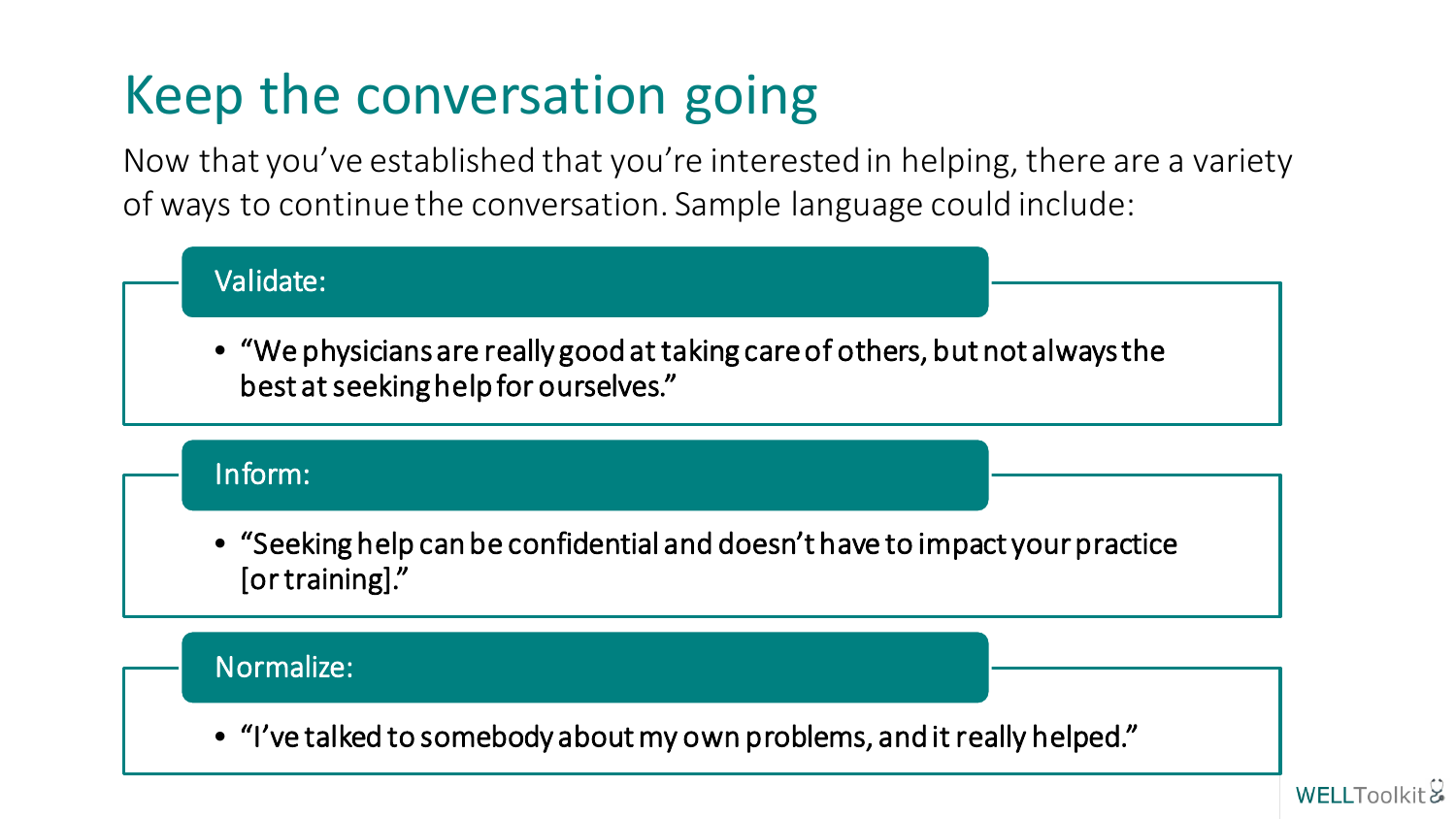# **And Remember:**

# Asking about suicide does **not** increase the risk of suicide.

(Gould, 2005)

WELLToolkit&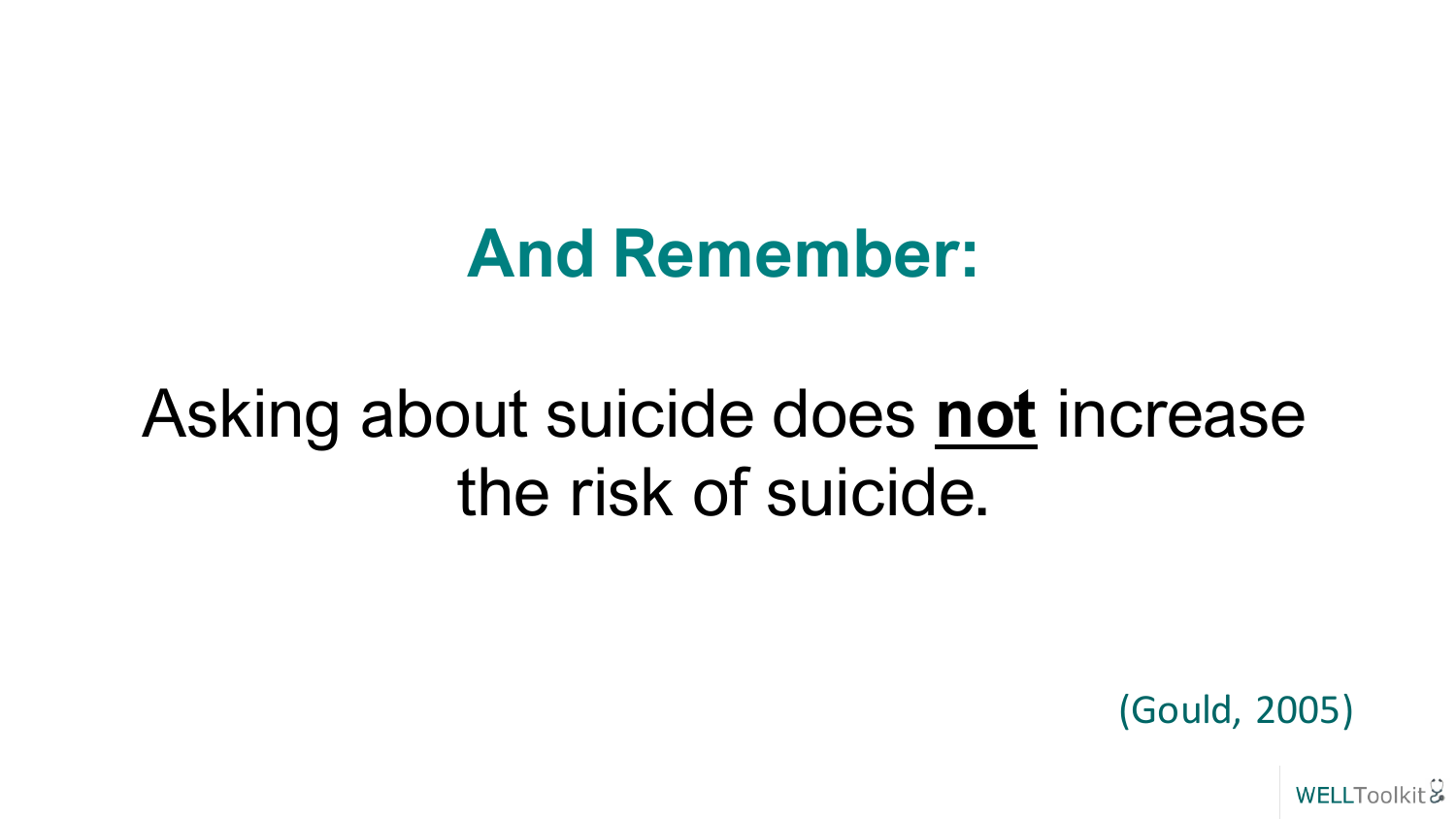PLEASE refer to the following WELL Toolkit resources for more details:

#### **INTRODUCTION**

- ❑Tips for Supervisors (pdf)
- ❑How to decrease barriers to physician help-seeking (ppt)
- ❑UPMC Well-Being Resources Resident and Attending Versions (pdf)
- ❑UPMC Guide on what happens when a physician seeks help (ppt)

#### **SUICIDE SECTION**

❑Physician Suicide Prevention (ppt) ❑Physician Suicide FAQ (pdf)